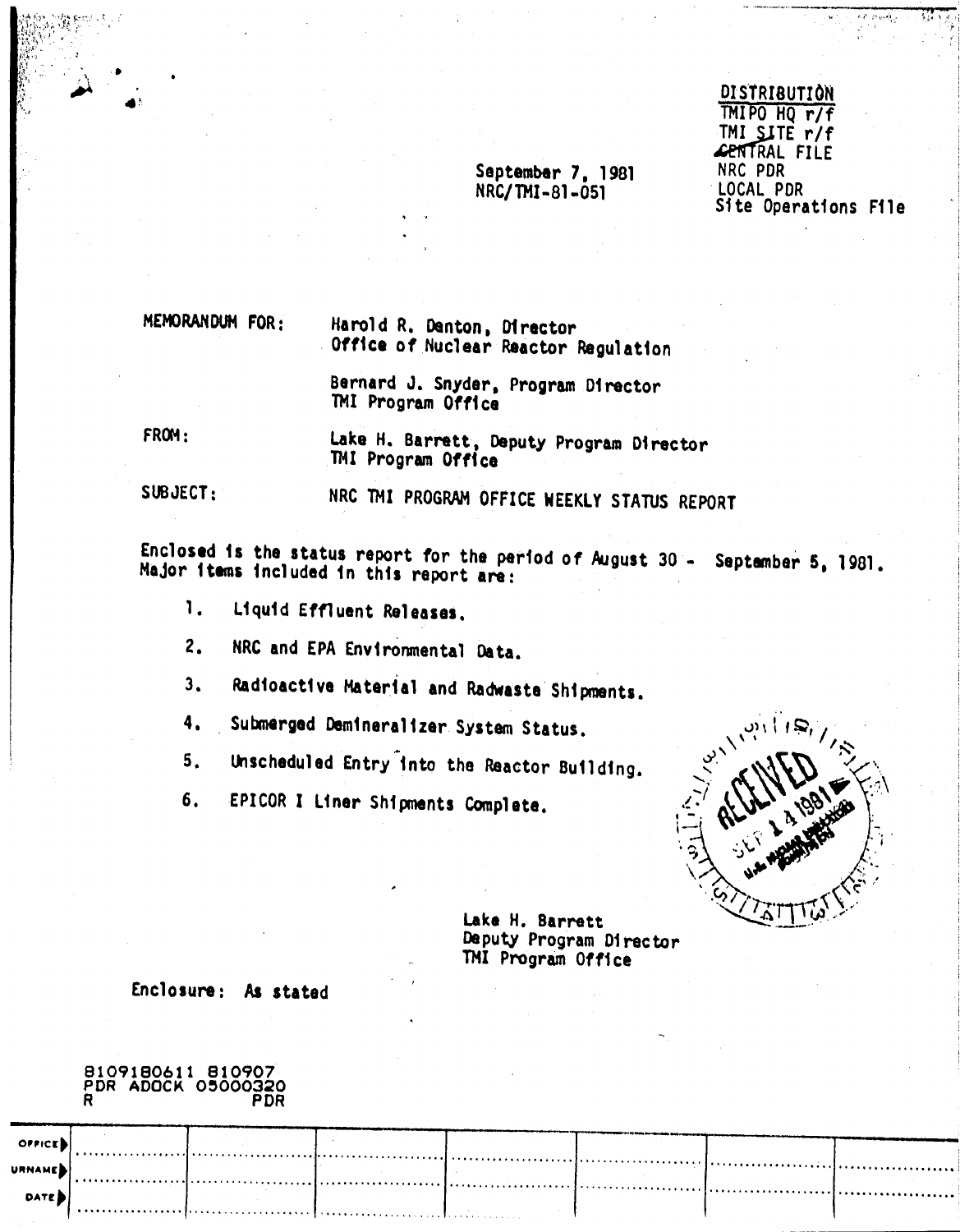Harold R. Denton Bernard J. Snyder

• •

> cc w/encl : EDO OGe Off1ce Directors Communissioner's Technical Assistants NRR Division Directors **HRR** A/D's Reg10nal D1rectors IE Division Directors **TAS** EIS THI Program Office Staff (15) PHS EPA OOE Projects *8r. 12* Chief, DRPI, RI DRPI Ch1ef, RI Public Affairs, RI State Liaison, RI

> > TMIPO

an71mp

Mshabte

 $9/4/81$ 

 $\overline{81}$ 

9.

TMIPO

AFastho

 $9/4/81$ 

TMIPO

 $4/81$ 

४,

.TMIPC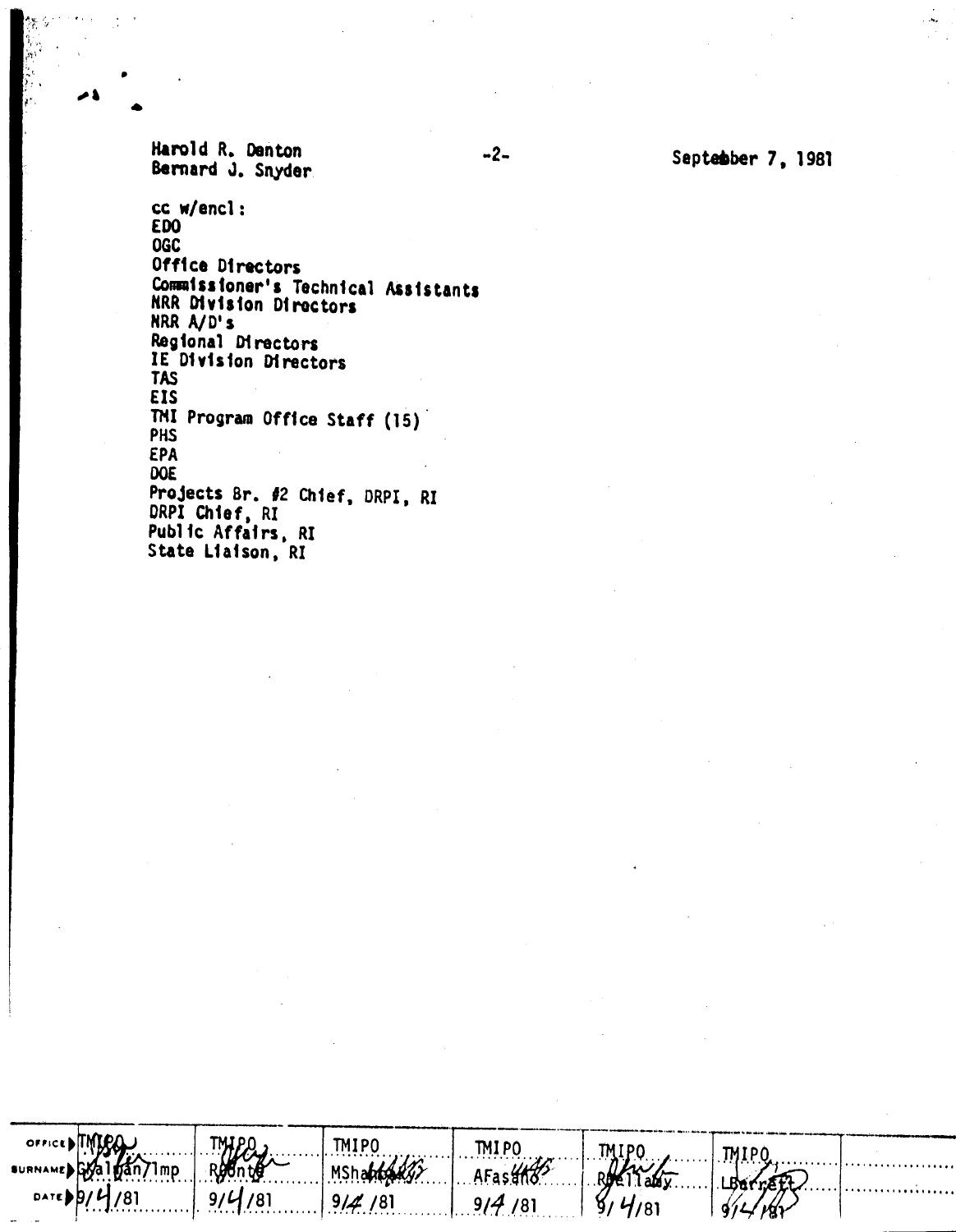NRC THI PROGRAM OFFICE WEEKLY STATUS REPORT

Week of August 30 - September 5, 1981

..<br>... John Sterling (1986) - Andre Sterling (1986) - Andre Sterling (1986) - Andre Sterling (1986) - Andre Ster<br>... John Sterling (1986) - Andre Sterling (1986) - Andre Sterling (1986) - Andre Sterling (1986) - Andre Ster

..

"

." '.-

..-'-

•

## Plant Status

 $\frac{1}{2}$ 

 $\mathcal{L}_{\parallel}$  (.

.\_\_ .•...\_-

*I*

Core Cooling Mode: Heat transfer from the reactor coolant system (RCS) loops to reactor building ambient.

Available Core Cooling Modes: Decay heat removal systems. Long term cooling "B" (once through steam generator-B).

RCS Pressure Control Mode: Standby pressure control (SPC) system.

Backup Pressure Control Modes: Mini decay heat removal (MDHR) system. Decay heat removal (DHR) system,

Major Parameters (as of 0400. September 4.1981) (approximate values) Average Incore Thermocouples: 117°F<br>Maximum Incore Thermocouple: 138°F Maximum Incore Thermocouple:

ReS Loop Temperatures:

| Hot Leg      | $115$ °F        | 118°F        |
|--------------|-----------------|--------------|
| Cold Leg (1) | $73$ °F<br>74°F | 74°F<br>74°F |

Res Pressure: 100 psig

Reactor Building: Temperature: 74°F<br>Waterlevel: Eleva Elevation 290.96 ft. (8.46 ft. from floor) via penetration 401 manometer Pressure: -0.3 pstg Concentration: 1.2 x 10-5 uCi/ml Kr-85 (Sample taken 9/3/81)

### Effluent and Environmental (Radiological) Information

1. Liquid effluents from the TMI site released to the Susquehanna River after processing. were made within the regulatory limits and 1n accordance with NRC requirements and City of Lancaster Agreement dated February 27. 1980.

During the period August 28. 1981 through September 4. 1981. the effluents contained,no detectable radioactivity at the discharge point and individual effluent Sources which originated within Unit 2 contained no detectable radioactivity.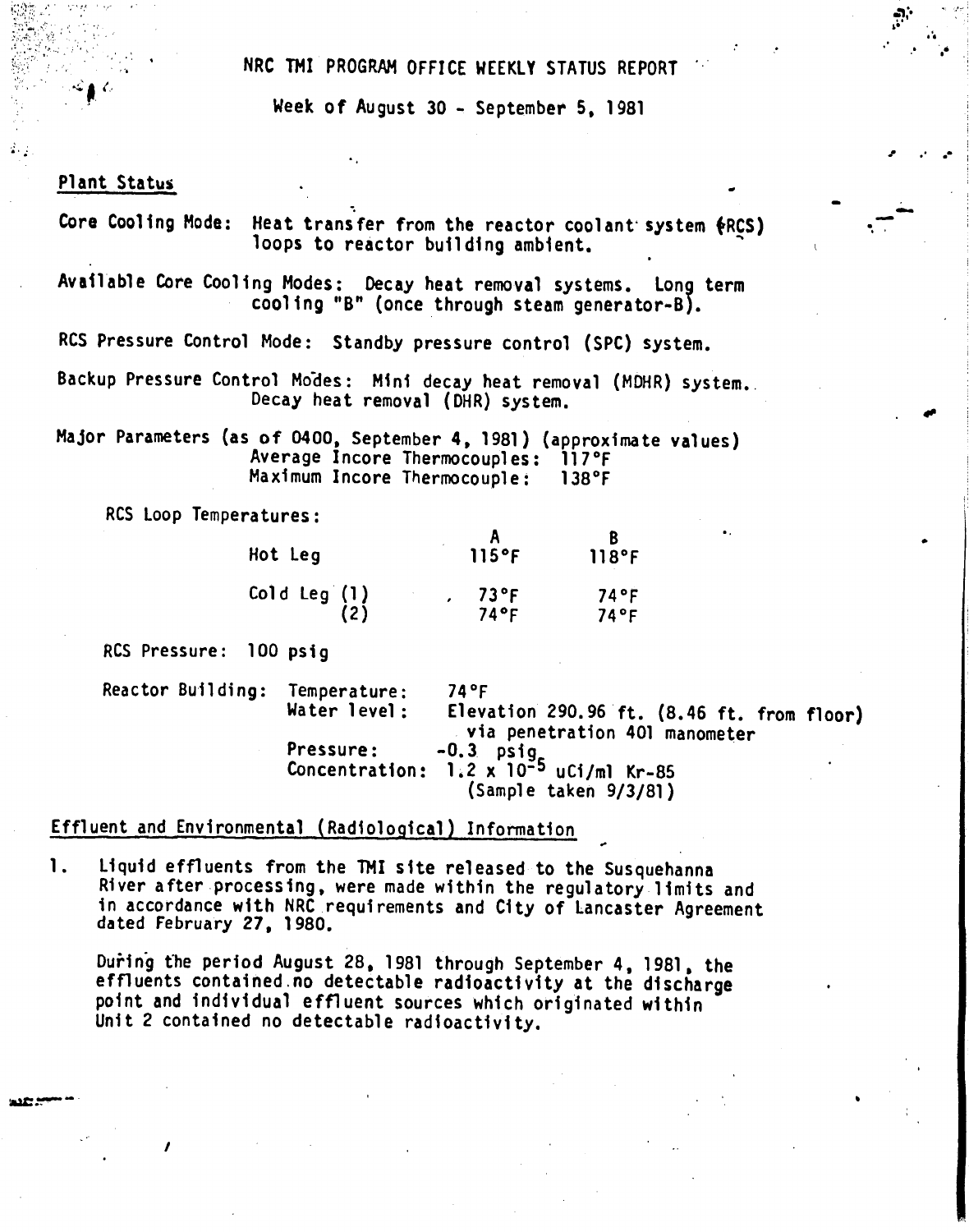'.

- Environmental Protection Agency (EPA) Environmental Data. The EPA announced on July 6, 1981 that, due to a new shipping procedure for Kr-85 samples to the laboratory, the results for the Kr-85 environ mental monitoring stations around THI will not always be available on a weekly basis. The NRC will report these results as they become available.
	- No radiation above normally occurring background levels was detected in any of the samples collected from the EPA's air and gamma rate networks during the period from August 26, 1981, through September 3, 1981.
- 3. NRC Environmental Data. Results from NRC monitoring of the environment around the TMI site were as follows:
	- The following are the NRCair sample analytical results for the onsite continuous air sampler:

Sample Period

..

2.

1-131 (uCi/ec) (uCi/cc) Cs-137

•••

*.10'* <sup>~</sup> .. ,.  $\frac{1}{\sqrt{2}}$ 

**.- .- .-**

..

... ." I •  $\mathcal{L}_{\mathcal{L}}$  $r_{\rm c} \approx 10^{-10}$  $\mathbf{r} = \mathbf{r}$ 

 $\mathbf{r}$ t.; .•••• f

.- .-.... ,

.'

<9.3 E-14 <9.3 E-14 HP-283 August 26, 1981 - September 2, 1981

- 4. licensee Radioactive Material and Radwaste Shipments.
	- On Monday, August 31, 1981, a 40 ml Unit 2 reactor coolant sample was sent to Babcock and Wilcox (B&W), Lynchburg, Virginia.
	- On Monday, August 31, 1981, a 250 ml Unit 2 reactor coolant sample was sent to EG&C, Idaho Incorporated, Idaho Falls, Idaho.
	- On Tuesday, September 1, 1981, a damaged clothes dryer was shipped to Tri-State Laundries, Utica, New York.
	- On Tuesday, September 1,1981,12 drums containing Unit 1 and Unit 2 contaminated laundry were shipped to Tri-State Laundries, Utica, New York.
	- On Thursday, September 3, 1981, two Hittman steel liners (HN-100) containing Unit 1 solidified evaporator bottoms were shipped to U.S. Ecology, Richland, Washington.

### Major Activities

1. Submerged Demineralizer System (SDS). Since August 10, 1981, the SDS has been in an outage for minor system modifications (e.g. filter replacement, re-routing sampling connections, and installing additional instrumentation). Additionally, the licensee has been evaluating possible operational problems (such as increased filter changeout frequency) that may be caused by the generation of microscopic pieces of zeolite ion exchange material (known as fines) ,/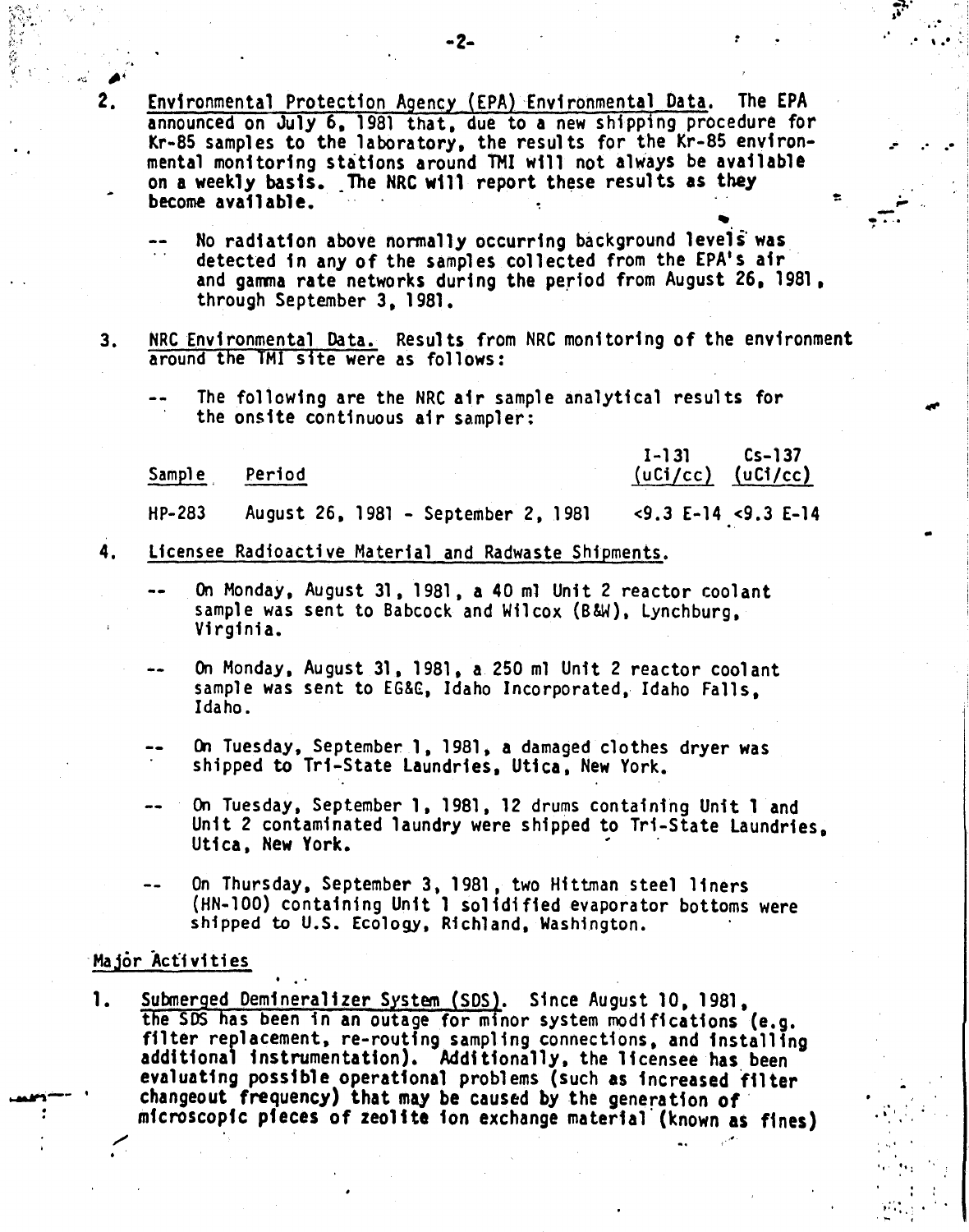during the operation of the system. A trial period of processing intermediate level water has been delayed in order to replace air filters in the Fuel Handling Building Ventilation System. The trial period is now expected to begin during the week of September 6, 1981. Staging and processing of a small batch (approximately 15,000 gallons) of reactor building sump water is expected to begin shortly thereafter.

.. ..

..

..  $\mathcal{L}^{\text{max}}_{\text{max}}$ , .

 $\mathbf{F}^{\prime}$  , ...

*""":\' , ,:~,;.:,:~,t1"\;:1*

:'

 $\mathcal{L}=\frac{1}{2}$ 

:' ..

..; .\ . ..:: " I,', ~. . . .. '.1;,'. :,;;',  $\mathcal{L}^{\text{max}}_{\text{max}}$ 

, "

- 2.. Unscheduled Entry into the Reactor Building. At 4:29 AM on Thursday, September 3, 1981, a 10 minute unscheduled entry was made into the Unit 2 reactor building. The entry was made to visually ascertain the water level on the bottom floor of the reactor building after the instrument which is normally used to measure the elevation of : the water began giving erratic indications. One man entered the reactor building and visually verified through the open stairwell. that there was no noticeable change in the reactor building water<br>level. One closed circuit television camera was moved into position One closed circuit television camera was moved into position to continually view the water level through the open stairwell. It was subsequently determined that air leaks into the instrument (a manometer) were causing the incorrect level, indications. The instrument was repaired and' indicated that the water surface was at elevation 290.96 feet.
- 3. EPICOR I Liner Shipments Complete. On August 28, 1981, the last EPICOR I spent resin liner was shipped to the low level radioactive waste disposal facility in Barnwell, South Carolina. The EPICOR I system used organic demineralizers to process relatively low level liquid radioactive waste from Unit 1 during 1979 and early 1980. At the present time, all post-accident water processing demineralizers have been shipped off the island except for 49 EPICOR II prefilters. As discussed in the preceeding weekly status report, the DOE will take the 49 EPICOR II prefilters off the island for research and development purposes and for eventual final disposition. The 49 remaining liners will be ship<sub>r</sub>ed off site as soon as preparations for their transfer to shipping casks are complete. It is not expected that the EPICOR II liners will be shipped before early 1982.

" i

*~w't:r~",,"y"'y:r'*

 $\frac{1}{2}$  $\mathcal{C}^{\mathbf{r}}_{\mathbf{r}}$  and  $\mathbb{R}^{N_{\mathrm{c}}\times\mathbb{R}^{N_{\mathrm{c}}}}$  $\sim$  $\sim$  .  $\mathbb{R}^{\mathbb{Z}^{\times}}$  . *(1*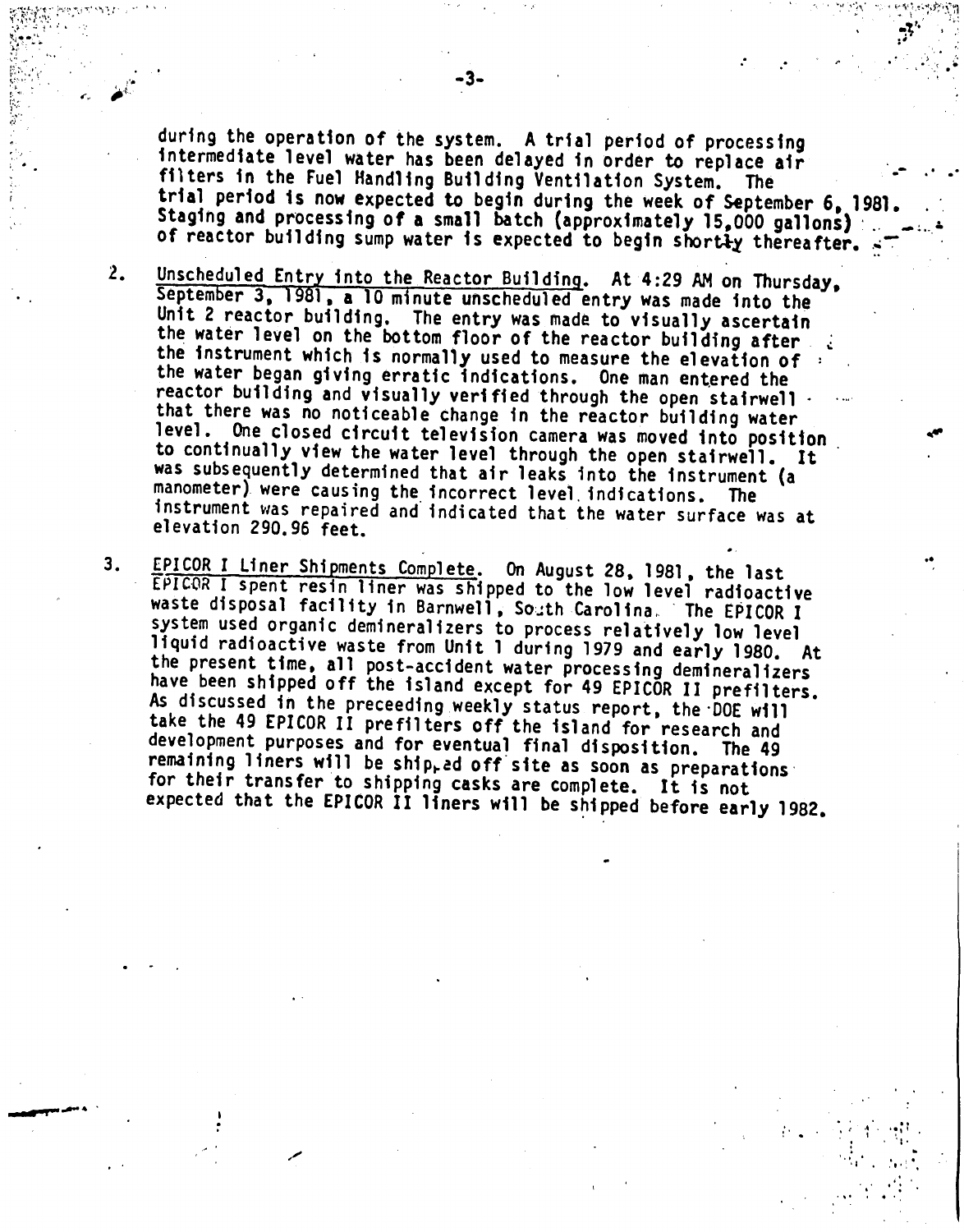#### Past, Meetings

 $\cdot$   $\cdot$   $\cdot$   $\cdot$ 

 $\cdot$   $\cdot$  1.

*~~);!:r*

"'''I,  $\mathcal{L}$ 

> On Tuesday, September 1,1981, the Citizen's Advisory Panel for the decontamination of TMI Unit 2 held a public meeting at the Holiday Inn in Harrisburg, The Chairman of the Panel, John Minnick, Dauphin County Commissioner, announced four new panel members recently appointed by the NRC, They are General Dewitt Smith, Director of PEMA; Neil Wald, Professor at the University of Pittsburg; Tom Smithgall a local citizen and Elizabeth Marshall, Mayor of YorK. The meeting was then opened up to members of the public for receiving proposals to resolve the financial impasse that is delaying the cleanup of Unit 2.

,<br>,<br>,

 $-4-1$ 

...•

Representative Allen Ertel introduced his Nuclear Power Plant Property Damage Insurance Act of 1981, which has been assigned to the House Committees on Energy and Commerce and Interior and Nuclear Affairs. It proposes (l) establishing a government insurance corporation, (2) establishing a nuclear property insurance fund, with initial financing by the U.S. Treasury, which GPU would be responsible for repaying, (3) premiums to the insurance corporation from nuclear utilities of at least \$150 million a year until a reserve of \$750 million has been established. The corporation would be authorized to provide up to \$2 billion in insurance coverage for any single nuclear accident, (4) the insurance corporation would pay 75 percent of the uninsured costs incurred by GPU for TMI Unit 2 cleanup. GPU would repay 50 percent of this amount over an extended period of time, and (5) when the cleanup is completed, the government insurance corporation would be converted to a mutual insurance company with the insured utilities as the owners.

Other proposals were also introduced by designated representatives, which are summarized as follows.

The Thornburgh Proposal is a cost-sharing arrangement for the cleanup that (1) 25 percent of \$760 million in estimated unfunded cleanup costs would be contributed by nuclear utilities, manufacturers and suppliers. This industry sharing would amount to an average of \$31.7 million a year for six years, (2) 25 percent, or another \$31.7 million a year for six years, would be contributed by the federal government in the form of research and development grants, (3) 32 percent of the unfunded cleanup costs or \$245 million would be contributed by GPU, (4) Pennsylvania's government would contribute 4 percent or \$5 million annually, and New Jersey's government would be asked to contribute 2 percent or \$2.5 million-a-year, and (5) GPU would devote a further 12 percent sharing, by committing the remaining \$90 million in unexpended insurance coverage to the cleanup.

Senator Spector's Bill has been assigned to the Senate Committee on Governmental Affairs. It is similar to the Ertel Bill except (1) it does not provide the proposed National Nuclear Property Insurance Corporation with \$100 mill ion in "up- front" Treasury financing, and (2) it would not require G?U to repay 50 percent of the cleanup funds provided through the insurance corporation.